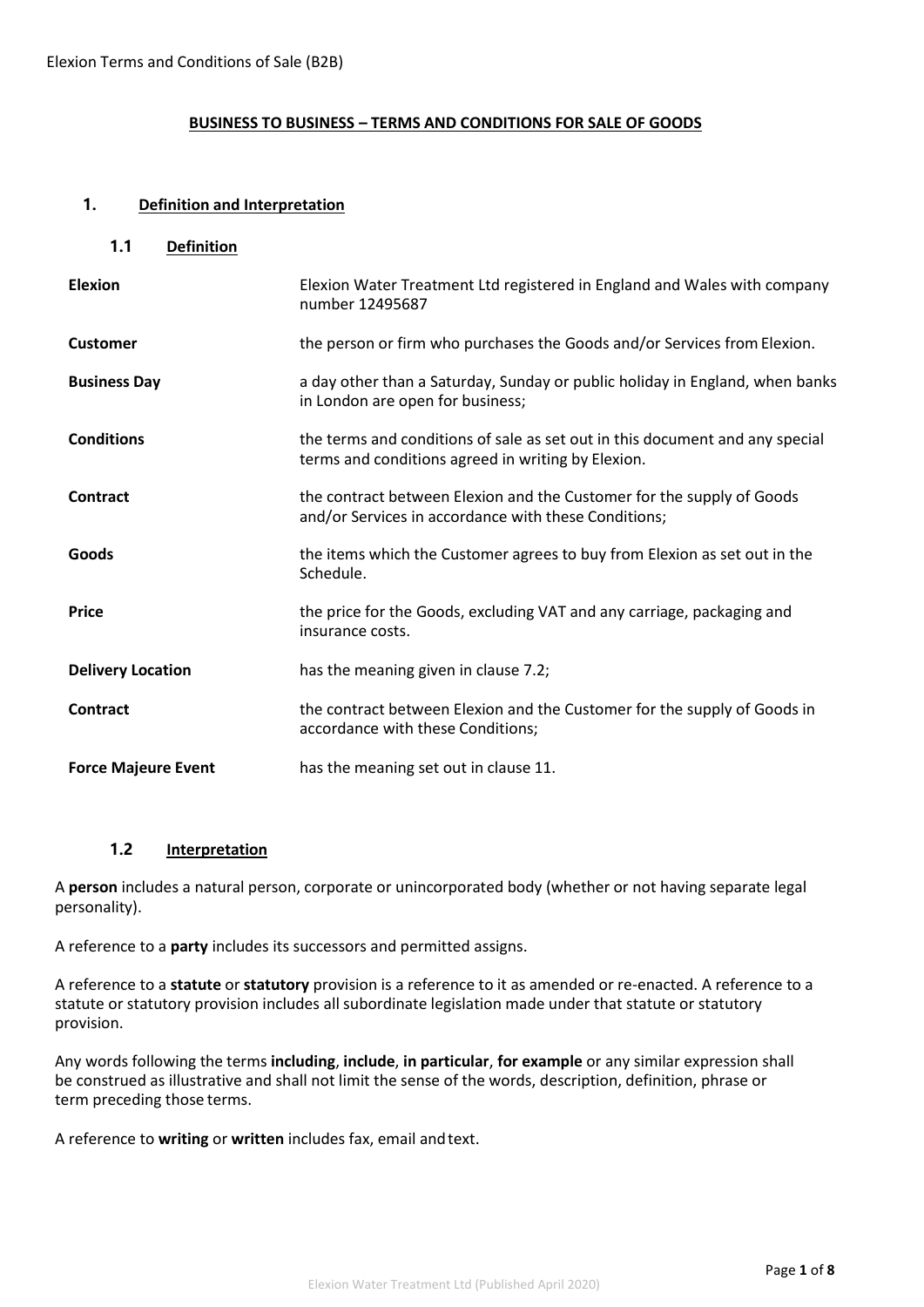## **2. Conditions**

- 2.1 These Conditions shall form the basis of the contract between Elexion and the Customer in relation to the sale of Goods, to the exclusion of all other terms and conditions including the Customer's standard conditions of purchase or any other conditions which the Customer may purport to apply under any purchase order or confirmation of order or any other document.
- 2.2 All orders for Goods shall be deemed to be an offer by the Customer to purchase Goods from Elexion pursuant to these Conditions.
- 2.3 Acceptance of delivery of the Goods shall be deemed to be conclusive evidence of the Customer's acceptance of these Conditions.
- 2.4 These Conditions may not be varied except by the written agreement of a director of Elexion.
- 2.5 These Conditions represent the whole of the agreement between Elexion and the Customer. They supersede any other conditions previously issued.
- 2.6 Any quotation given by Elexion shall not constitute an offer, and is only valid, unless otherwise stated, for a period of 30 days from its date of issue.

#### **3. Price**

The Price shall be the amount quoted on Elexion's confirmation of order or written quotation and unless specified, inclusive of all costs and charges of packaging, and transport of the Goods within the United Kingdom.

## **4. Payment and Interest**

- 4.1 The Customer shall pay each invoice submitted by Elexion:
	- 4.11 By the due date as specified within the invoice; and
	- 4.1.2 in full and in cleared funds by means nominated in writing by Elexion, and time for payment shall be of the essence of the Contract.
- 4.2 Interest on overdue invoices shall accrue from the date when payment becomes due calculated daily until the date of payment at the rate of 10% per annum above the Bank of England base rate from time to time in force. Such interest shall accrue after as well as before any judgment.
- 4.3 The Customer shall pay all accounts in full and not exercise any rights of set-off or counter-claim against invoices submitted by Elexion.
- 4.4 Customers granted with a credit account may have their account facilities suspended or removed completely if the agreed payment terms of the account are not adhered to.

## **5. Goods**

- 5.1 The Goods are described in the Schedule.
- 5.2 Elexion reserves the right to amend or change the specification of the Goods if required by any applicable statutory or regulatory requirements.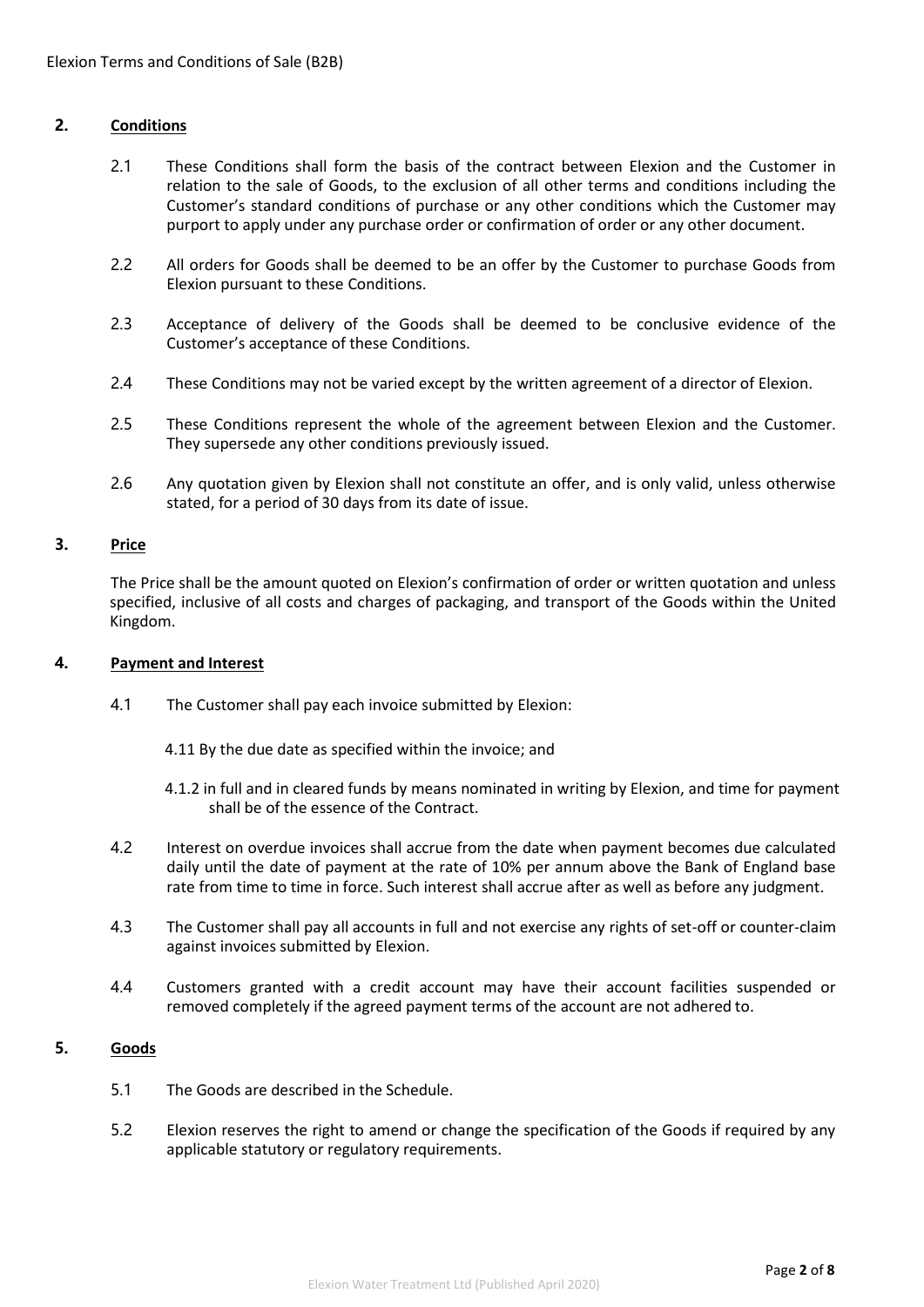#### **6. Guarantees**

- 6.1 Elexion guarantees that for a period of 12 months commencing on the date of delivery of the Goods, the Goods shall:
	- 6.1.1 conform with their description;
	- 6.1.2 be of satisfactory quality with the meaning of the Sale of Goods Act 1979; and
	- 6.1.3 be fit for any purpose held out by Elexion.

#### **7. Delivery of the Goods**

- 7.1 Elexion shall ensure that each delivery of the Goods is accompanied by a delivery note which shows any relevant Customer and Supplier reference numbers, the type and quantity of the Goods including the code number of the Goods (where applicable) and any special storage instructions.
- 7.2 Elexion shall deliver the Goods to the location set out in the Order or such other location as the parties may agree (Delivery Location) at any time after Elexion notifies the Customer that the Goods are ready.
- 7.3 Delivery of the Goods shall be completed on the completion of unloading of theGoods.
- 7.4 Any dates quoted for delivery of the Goods are approximate only, and the time of delivery is not of the essence. Elexion shall not be liable for any delay in delivery of the Goods that is caused by a Force Majeure Event or the Customer's failure to provide Elexion with adequate delivery instructions or any other instructions that are relevant to the supply of the Goods.
- 7.5 If Elexion fails to deliver the Goods, its liability shall be limited to the costs and expenses incurred by the Customer in obtaining replacement goods of similar description and quality in the cheapest market available, less the price of the Goods. Elexion shall have no liability for any failure to deliver the Goods to the extent that such failure is caused by a Force Majeure Event or the Customer's failure to provide Elexion with adequate delivery instructions for the Goods or any relevant instruction related to the supply of theGoods.
- 7.6 If the Customer fails to accept delivery of the Goods within three Business Days of Elexion notifying the Customer that the Goods are ready, then except where such failure or delay is caused by a Force Majeure Event or by Elexion' failure to comply with its obligations under the Contract in respect of the Goods:
	- 7.6.1 Delivery of the Goods shall be deemed to have been completed at 9.00 am on the 3rd Business Day following the day on which Elexion notified the Customer that the Goods were ready; and
	- 7.6.2 Elexion shall store the Goods until delivery takes place and charge the Customer for all related costs and expenses (including insurance).
- 7.8 If ten Business Days after Elexion notified the Customer that the Goods were ready for delivery the Customer has not accepted delivery of them, Elexion may resell or otherwise dispose of part or all of the Goods.
- 7.9 Elexion may deliver the Goods by instalments, which shall be invoiced and paid for separately. Each instalment shall constitute a separate contract. Any delay in delivery or defect in an instalment shall not entitle the Customer to cancel any otherinstalment.
- 7.10 Delivery of goods will be made to the entrance of the address where the delivery has been agreed and unless otherwise agreed.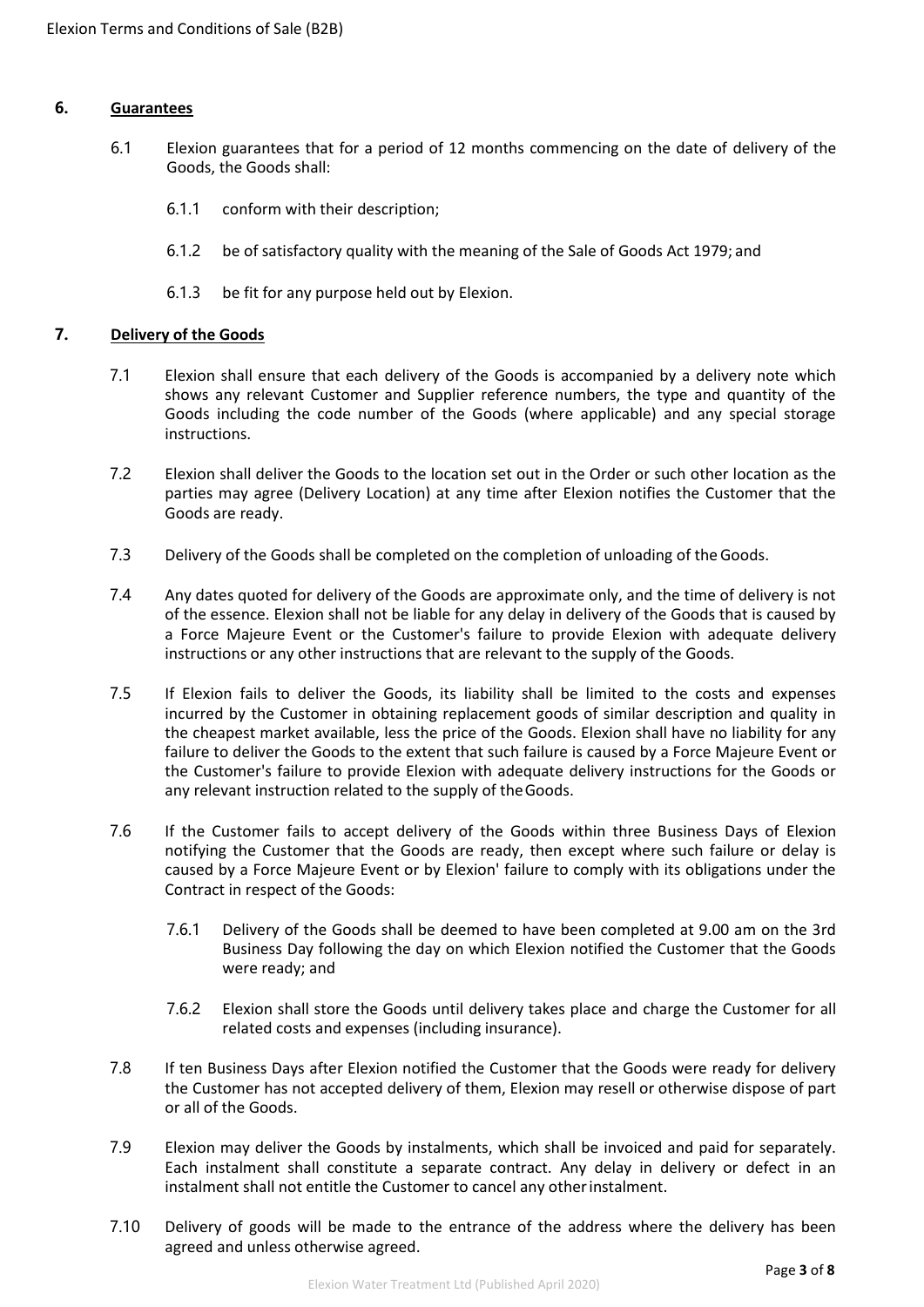## **8. Acceptance of the Goods**

- 8.1 The Customer shall be deemed to have accepted the Goods 1 day after delivery to the Customer.
- 8.2 The customer shall inspect the goods on delivery and shall within 48 hours or receipt, notify Elexion in writing of any errors in quantity or other failure to comply with the quotation and / or acknowledgement given. If the customer fails to comply with these provisions, the goods shall be conclusively presumed to be supplied in accordance with the contract and the customer shall be deemed to have accepted the goods.
- 8.3 Where the Customer has accepted, or has been deemed to have accepted, the Goods the Customer shall not be entitled to reject Goods which are not in accordance with the contract.

#### **9. Title and risk**

- 9.1 Risk shall pass on delivery of the Goods to the Customer's address.
- 9.2 Notwithstanding the earlier passing of risk, title in the Goods shall remain with Elexion and shall not pass to the Customer until the amount due under the invoice for them (including interest and costs) has been paid in full.
- 9.3 Until title passes the Customer shall hold the Goods as bailee for Elexion and may be required to store or mark them so that they can at all times be identified as the property of Elexion.
- 9.4 Elexion may at any time before title passes and without any liability to the Customer:
	- 9.4.1 repossess and dismantle and use or sell all or any of the Goods and by doing so terminate the Customer's right to use, sell or otherwise deal in them; and
	- 9.4.2 for that purpose (or determining what if any Goods are held by the Customer and inspecting them) enter any premises of or occupied by the Customer.

## **10. Carriage of Goods**

Carriage will be chargeable on all sales under £250, the rate will be available on request

# **11. Force Majeure**

- 11.1 For the purposes of this Contract, Force Majeure Event means an event beyond the reasonable control of Elexion including but not limited to strikes, lock-outs or other industrial disputes (whether involving the workforce of Elexion or any other party), failure of a utility service or transport network, act of God, war, terrorism, riot, civil commotion, interference by civil of military authorities, national or international calamity, malicious damage, compliance with any law or governmental order, rule, regulation or direction, accident, breakdown of plant or machinery, fire, flood, storm, earthquake, epidemic or similar events, or default of suppliers or subcontractors.
- 11.2 Elexion shall not be liable to the Customer because of any delay or failure to perform its obligations under this Contract as a result of a Force Majeure Event.
- 11.3 If the Force Majeure Event prevents Elexion from providing any of the Goods for more than [*insert number*] weeks, Elexion shall, without limiting its other rights or remedies, have the right to terminate this Contract immediately by giving written notice to the Customer.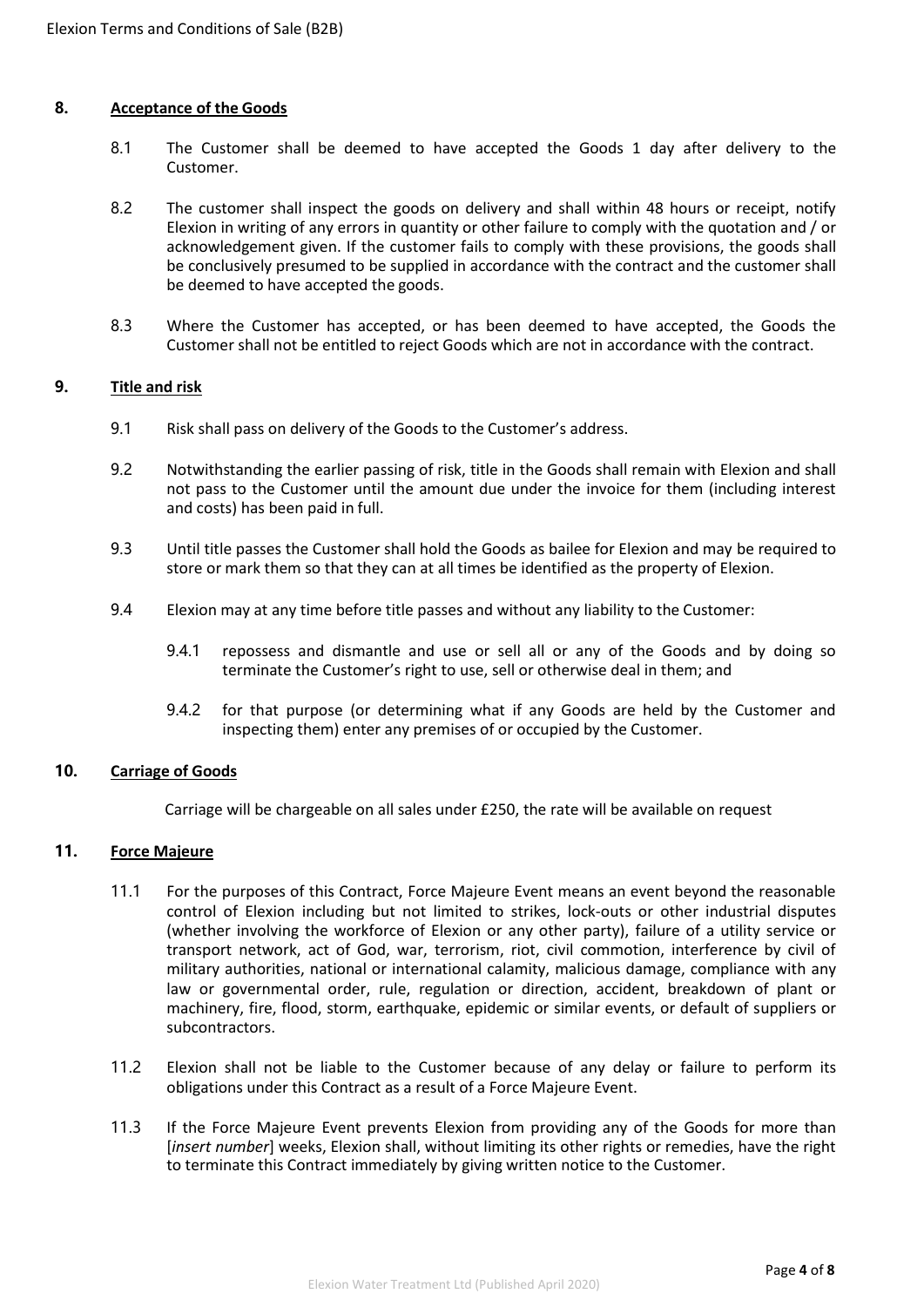#### **12. Limitation of Liability: THE CUSTOMER'S ATTENTION IS PARTICULARLY DRAWN TO THIS CLAUSE**

- 12.1 Nothing in these Conditions shall limit or exclude Elexion's liability for:
	- 12.1.1 death or personal injury caused by its negligence, or the negligence of its employees, agents or subcontractors;
	- 12.1.2 fraud or fraudulent misrepresentation;
	- 12.1.3 breach of the terms implied by section 12 of the Sale of Goods Act 1979 (title and quiet possession); or
	- 12.1.4 defective products under the Consumer Protection Act 1987.
- 12.2 Subject to clause 12.1:
	- 12.2.1 Elexion shall under no circumstances whatever be liable to the Customer, whether in contract, tort (including negligence), breach of statutory duty, or otherwise, for any loss of profit, or any indirect or consequential loss arising under or in connection with the Contract; and
	- 12.2.2 Elexion's total liability to the Customer in respect of all other losses arising under or in connection with the Contract, whether in contract, tort (including negligence), breach of statutory duty, or otherwise, shall in no circumstances exceed *£(amount).*
- 12.3 After the Warranty Period, the terms implied by sections 13 to 15 of the Sale of Goods Act 1979 are, to the fullest extent permitted by law, excluded from the Contract.
- 12.3 This clause 12 shall survive termination of the Contract.

## **13. Termination**

- 13.1 Without affecting any other right or remedy available to it, either party may terminate the Contract with immediate effect by giving written notice to the other party if:
	- 13.1.1 the other party takes any step or action in connection with its entering administration, provisional liquidation or any composition or arrangement with its creditors (other than in relation to a solvent restructuring), being wound up (whether voluntarily or by order of the court, unless for the purpose of a solvent restructuring), having a receiver appointed to any of its assets or ceasing to carry on business;
	- 13.1.2 the other party suspends, or threatens to suspend, or ceases or threatens to cease to carry on all or a substantial part of its business.
- 13.2 Without affecting any other right or remedy available to it, Elexion may terminate the Contract with immediate effect by giving written notice to the Customer if:
	- 13.2.1 it would be unsafe or unlawful to Supply the Goods or Services, or;
	- 13.2.2 the Customer fails to pay any amount due under the Contract on the due date for payment. Without affecting any other right or remedy available to it, Elexion may suspend the supply of Services or all further deliveries of Goods under the Contract or any other contract between the Customer and Elexion if the Customer fails to pay any amount due under the Contract on the due date for payment, the Customer becomes subject to any of the events listed in clause 11.1.1or clause 11.1.2 or Elexion reasonably believes that the Customer is about to become subject to any of them.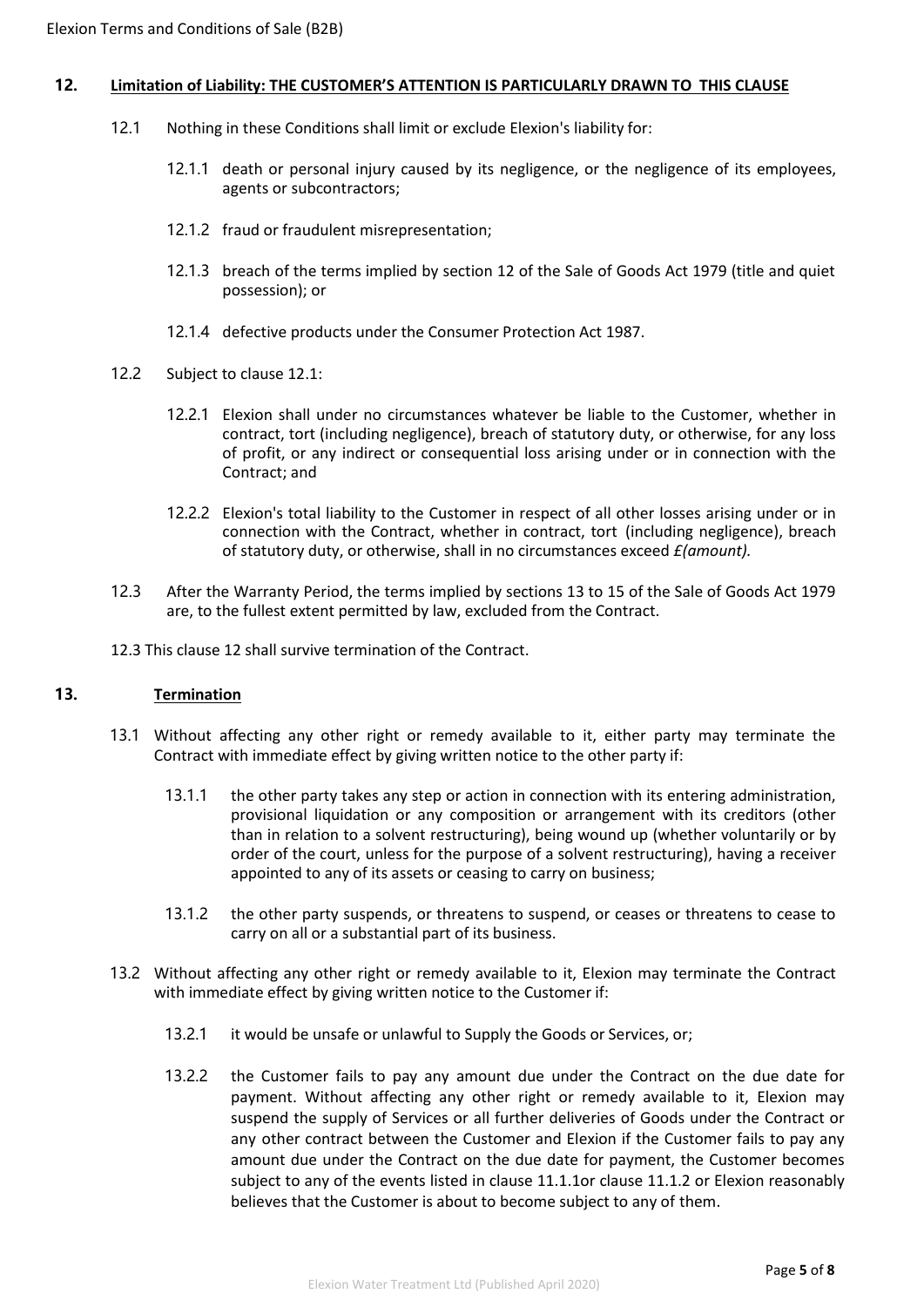## **13. Consequences of termination**

- 13.1 On termination of the Contract:
	- 13.1.1 the Customer shall immediately pay to Elexion all of Elexion' outstanding unpaid invoices and interest and, in respect of Services and Goods supplied but for which no invoice has been submitted, Elexion shall submit an invoice, which shall be payable by the Customer immediately on receipt;
	- 13.1.2 the Customer shall return all of Elexion Equipment or Goods which have not been fully paid for. If the Customer fails to do so, then Elexion may enter the Customer's premises or where applicable the Installation Premises and take possession of them. Until they have been returned, the Customer shall be solely responsible for their safe keeping and will not use them for any purpose not connected with this Contract.
- 13.2 Termination of the Contract shall not affect any rights, remedies, obligations and liabilities of the parties that have accrued up to the date of termination, including the right to claim damages in respect of any breach of the Contract which existed at or before the date of termination.
- 13.3 Any provision of the Contract that expressly or by implication is intended to have effect after termination shall continue in full force and effect.

## **14. General**

- 14.1 Notices.
	- 14.1.1 Any notice or other communication given to a party under or in connection with this Contract shall be in writing, addressed to that party at its registered office (if it is a company) or its principal place of business (in any other case) or such other address as that party may have specified to the other party in writing in accordance with this clause, and shall be delivered personally or sent by prepaid first-class post or other next working day delivery service, or by commercial courier, fax [or e-mail].
	- 14.1.2 The provisions of this clause shall not apply to the service of any proceedings or other documents in any legal action
- 14.2 Waiver. A waiver of any right under the Contract or law is only effective if it is in writing and shall not be deemed to be a waiver of any subsequent breach or default. No failure or delay by a party in exercising any right or remedy under the Contract or by law shall constitute a waiver of that or any other right or remedy, nor prevent or restrict its further exercise of that or any other right or remedy. No single or partial exercise of such right or remedy shall prevent or restrict the further exercise of that or any other right orremedy.
- 14.3 No partnership or agency. Nothing in the Contract is intended to, or shall be deemed to, establish any partnership or joint venture between any of the parties, nor constitute either party the agent of another party for any purpose. Neither party shall have authority to act as agent for, or to bind, the other party in any way.
- 14.4 Third parties. A person who is not a party to the Contract shall not have any rights to enforce its terms.
- 14.5 This Contract contains the entire agreement and understanding of the parties relating to the subject matter of this Contract and extinguishes all previous agreements, promises, assurances, warranties, representations and understandings between the parties, whether written or oral.
- 14.6 Variation. Except as set out in these Conditions, no variation of the Contract, including the introduction of any additional terms and conditions shall be effective unless it is agreed in writing and signed by Elexion.